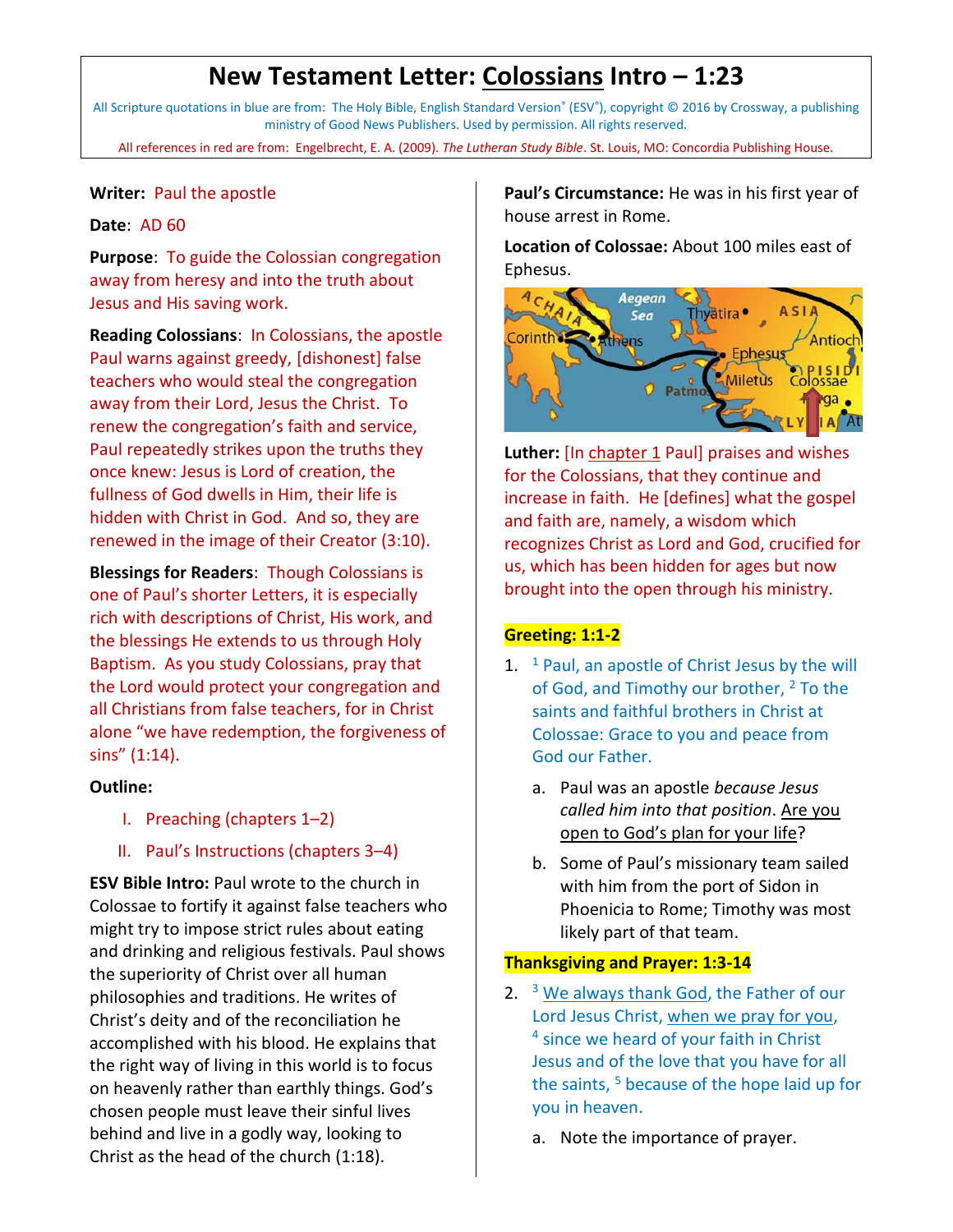- b. How did Paul know they had faith in Jesus? \_\_\_\_\_\_\_\_\_\_\_\_\_\_\_\_\_\_\_\_\_\_\_\_\_\_
- 3. Of this *[the hope laid up for you in heaven]* you have heard before in the word of the truth, the gospel,  $6$  which has come to you, as indeed in the whole world it is bearing fruit and increasing-- as it also does among you, since the day you **heard** it and **understood** the grace of God in **truth**, 7 just as you learned it from Epaphras our beloved fellow servant. // What three words are critical to being saved?
- 4. He *[Epaphras]* is a faithful minister of Christ on your behalf <sup>8</sup> and has made known to us your love in the Spirit. <sup>9</sup> And so, from the day we heard, we have not ceased to pray for you, asking that you may be filled with the knowledge of his will in all spiritual wisdom and understanding… // In these verses, *notice Paul's desire for the believers in Colossae*:

\_\_\_\_\_\_\_\_\_\_\_\_\_\_\_\_\_\_\_\_\_\_\_\_\_\_\_\_\_\_\_\_\_\_\_

- a. <sup>10</sup> so as to **walk in a manner worthy of**  the Lord, fully pleasing to him: bearing fruit in every good work and increasing in the knowledge of God;
- b. <sup>11</sup> being **strengthened with all power**, according to his glorious might, for all endurance and patience with joy;
- c. <sup>12</sup> giving **thanks to the Father**, who has qualified you to share in the inheritance of the saints in light.  $13$  He has delivered us from the domain of darkness and transferred us to the kingdom of his beloved Son,  $14$  in whom we have redemption, the forgiveness of sins.

### **The Preeminence of Christ: 1:15-23**

- 5. <sup>15</sup> He *[the Son of God]* is the image of the invisible God, the firstborn of all creation.
	- a. *image*: NAU **Hebrews 1:3** "…He is the radiance of His glory and the exact representation of His nature…"
	- b. *Firstborn*. The early heretic Arius (AD 260–336) and modern groups such as the Jehovah's Witnesses have sadly

misunderstood Paul's words in Col 1:15, suggesting that Jesus is a created being and not true, eternal God. But Paul used the expression "firstborn of all creation" not to describe Christ as a creature but to describe His right as a firstborn: He is ruler and heir of all creation, for He existed before creation and all things were created **through Him** and **for Him** (1:16–17).

- 6. <sup>16</sup> For by him *[the Son of God]* all things were created, in heaven and on earth, visible and invisible, whether thrones or dominions or rulers or authorities-- all things were created through him and for him *[see John 1:1-3]*. <sup>17</sup> And he is before all things, and in him all things hold together. // See the laminin clip: 27:36 – 34:32
- 7. <sup>18</sup> And he is the head of the body, the church *[who is included?]*. He is the beginning, the firstborn from the dead *[the first to be raised and live forever]*, that in everything he might be preeminent.
- 8. <sup>19</sup> For in him all the fullness of God was pleased to dwell *["not by the conversion of the divinity into flesh, but by the assumption of the humanity into God" (Athanasian Cr.) – the Son of God put on flesh; flesh did not put on God]*, <sup>20</sup> and through him *[Christ]* to reconcile to himself *[the Father]* all things *[we are helpless, so God worked through His Son to reconcile us]*, whether on earth or in heaven, making peace by the blood of his cross.
- 9. <sup>21</sup> And **you**, who once were alienated and hostile in mind, doing evil deeds, <sup>22</sup> **he** *[Christ]* has now reconciled [you] in his body of flesh by his death, in order to present you holy and blameless and above reproach before him *[the Father]*, <sup>23</sup> **if** indeed you continue in the faith *[so it is critical to be cautious; test, examine, watch yourself (2Co.13:5)]*, stable and steadfast, not shifting from the hope of the gospel that you heard, which has been proclaimed in all creation under heaven, and of which I, Paul, became a minister. See Deut. 6:6- 9…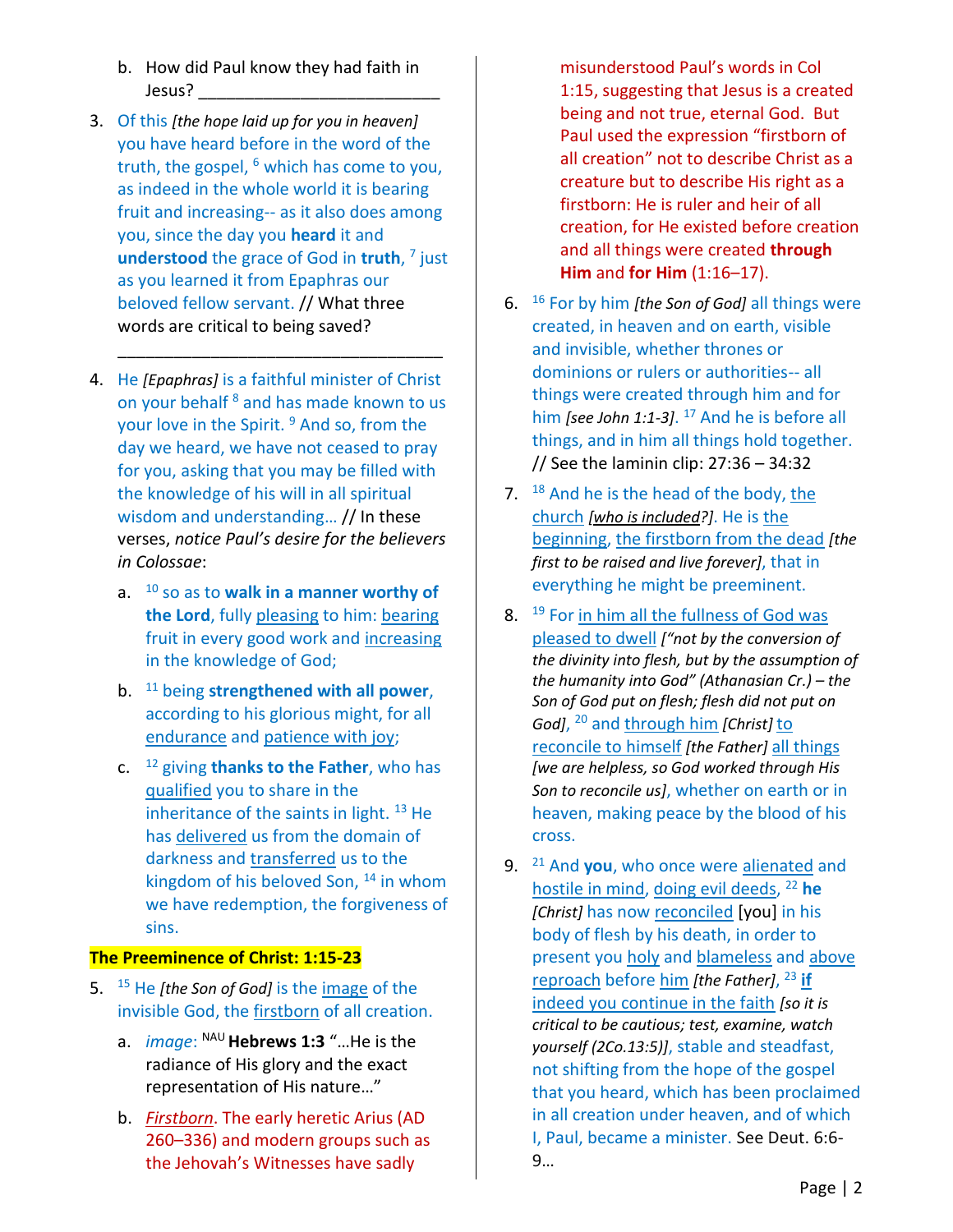# **New Testament Letter: Colossians 1:24 – 2:12**

All Scripture quotations in blue are from: The Holy Bible, English Standard Version® (ESV®), copyright © 2016 by Crossway, a publishing ministry of Good News Publishers. Used by permission. All rights reserved.

All references in red are from: Engelbrecht, E. A. (2009). *The Lutheran Study Bible*. St. Louis, MO: Concordia Publishing House.

#### **Paul's Ministry to the Church: 1:24-29**

- 10. <sup>24</sup> Now I rejoice in my sufferings for your sake, and in my flesh I am filling up what is lacking in Christ's afflictions for the sake of his body, that is, the church *[that is, all who have godly sorrow and trust in Jesus]*, <sup>25</sup> of which I became a minister according to the stewardship from God that was given to me for you, to make the word of God fully known, <sup>26</sup> the mystery hidden for ages and generations but now revealed to his saints. // The underlined phrase is difficult:
	- a. Lenski: "A certain amount of suffering falls to the lot of the church because of its connection with Christ. A large part of it has to be borne by the leaders of the church, among whom God has placed Paul as the foremost" (73).
	- b. Christ's sufferings for our salvation are complete (vv. 20, 22; 2:9–15).
	- *c.* All Christians suffer with Christ as part of their service to Christ. *When we live for Him, we confess Him, and when we confess Him, we will suffer*:
		- i. NAS **2 Timothy 3:12** And indeed, all who desire to live godly in Christ Jesus will be persecuted.
		- ii. NAU **Romans 8:17** and if children, heirs also, heirs of God and fellow heirs with Christ, if indeed we suffer with *Him* so that we may also be glorified with *Him*.
	- d. Baptism connects us to Christ—both to His sufferings and to His salvation (Col 2:12). Paul gladly accepted suffering for the sake of the Gospel and believed that it brought benefits to the Church. // NAU **2 Corinthians 1:5** For just as the sufferings of Christ are ours in abundance, so also our comfort is abundant through Christ.
- 11. <sup>27</sup> To them *[the saints – those elected to believe in Jesus]* God chose to make known how great among the Gentiles are the riches of the glory of this mystery, which is Christ in you, the hope of glory.
	- a. "At one time Judaism was solid in the opinion that no Gentile could possibly be saved except by becoming a Jew. It was so inconceivable that Gentiles were to be saved… that it required a special revelation… to bring Peter to the level of the real truth" (Lenski, 79).
	- b. Acts 10: Cornelius *a Gentile* and Peter – *a Jew* both had extraordinary visions. When Peter went and talked about Jesus, the HS gave the Gentiles faith and enabled them to speak in tongues – *to show that God loved the Gentiles!*
- 12. Notice the all-inclusive words in **bold print**: <sup>28</sup> Him *[Christ]* we proclaim, warning **everyone** and teaching **everyone** with **all** wisdom, that we may present **everyone** mature in Christ.<sup>29</sup> For this I toil, struggling with **all** his *[Christ's]* energy that he powerfully works within me. // Paul was so faithful to his calling, so caring about others, and so determined to do whatever he could in the strength of Christ to help others know the truth and be set free! May the HS help us to care about others so much that we are communicating whatever we can to help them know the truth and be set free!

**Luther on Chapter 2:** [Paul] warns them against the doctrines of men, which are always contrary to faith. He depicts these doctrines more clearly than they are depicted anywhere else in Scripture and criticizes them in a masterly way.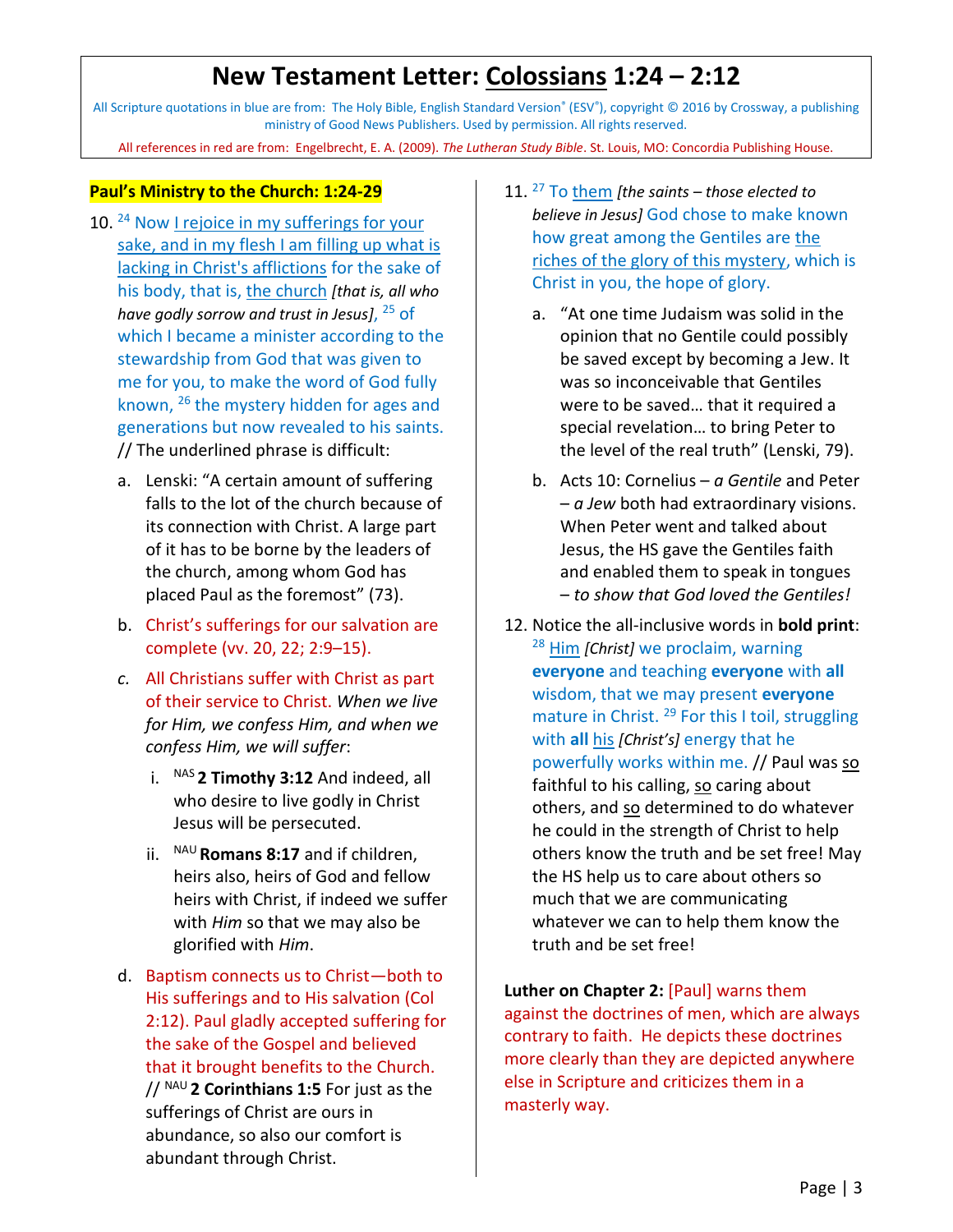### **Paul's Ministry to the Church: 2:1-5**

- 1. **2:1** For I want you to know how great a struggle I have for you and for those at Laodicea and for all who have not seen me face to face, <sup>2</sup> that their hearts may be encouraged, being knit together *[instructed or drawn closer together]* in love, to reach all the riches of full assurance of understanding and the knowledge of God's mystery, which is Christ, <sup>3</sup> in whom are hidden all the treasures of wisdom and knowledge.
	- a. *struggle***.** The word refers to giving your all in an intense competition. Paul shows great pastoral concern for their spiritual welfare.
	- b. *Laodicea.* The letter spoken by Jesus and written down by the apostle John for the seventh church mentioned in Revelation chapters 2 and 3.
	- c. *God's mystery, which is Christ*. All that we can [know] and need to know about God is ultimately revealed to us in Christ.
- 2.  $4$  I say this in order that no one may delude you with plausible *[believable]* arguments.  $5$  For though I am absent in body, yet I am with you in spirit, rejoicing to see your good order and the firmness of your faith in Christ. // Similar: NAS **Phil. 1:27** Only conduct yourselves in a manner worthy of the gospel of Christ; so that whether I come and see you or remain absent, I may hear of you that you are standing firm in one spirit, with one mind striving together for the faith of the gospel…

### **Alive in Christ: 2:6-15**

3. <sup>6</sup> Therefore, **as** you received Christ Jesus the Lord, so walk in him, <sup>7</sup> rooted and built up in him and established in the faith, just as you were taught, abounding in thanksgiving. // *rooted and built up*. Both metaphors, one from **nature** and the other from **construction**, point to something that is firm and enduring.

- a. How did YOU receive Christ?
- b. What does it mean to walk in Him?
- c. How does "rooted and built in Him" make a difference in your life?
- d. From 1 *lowest*, to 10 *highest*, what is your level of thankfulness?
- 4. <sup>8</sup> See to it that no one takes you captive by philosophy *[human wisdom: i.e., F+W=H]* and empty deceit *[the attractiveness of sin: i.e., following your feelings]*, according to human tradition *[in contrast to God's truth: i.e., be good vs. trust in Jesus]*, according to the elemental [principles] of the world *[i.e., humanistic teachings – like evolution – that reject God and other supernatural beliefs]* and not according to Christ.
- 5. <sup>9</sup> For in him *[Christ]* the whole fullness of deity dwells bodily,  $10$  and you have been filled in him, who is the head of all rule and authority. // Paul says everything that is of God dwells in Christ. We confess this in the Nicene Creed…
- 6. <sup>11</sup> In him *[Christ]* also you were circumcised with a circumcision made without hands, by putting off the body of the flesh, by the circumcision of Christ, <sup>12</sup> having been buried with him in baptism, in which you were also raised with him through faith in the powerful working of God, who raised him from the dead.
	- a. *circumcision*. A sign of God's covenant establishing the people of Israel: NAU **Genesis 17:10** "This is My covenant…: every male among you shall be circumcised."
	- b. But in Christ the purpose of the covenant with Abraham (to be a blessing to all the families of the earth; Gn. 12:3) was fulfilled. The new covenant is established with a different circumcision, Baptism (FC Ep XII 6).
	- c. Baptism is not just a symbol of what God does through the teaching of God's Word. It is water combined with God's Word that makes it a washing of regeneration (see Titus 3:5–7).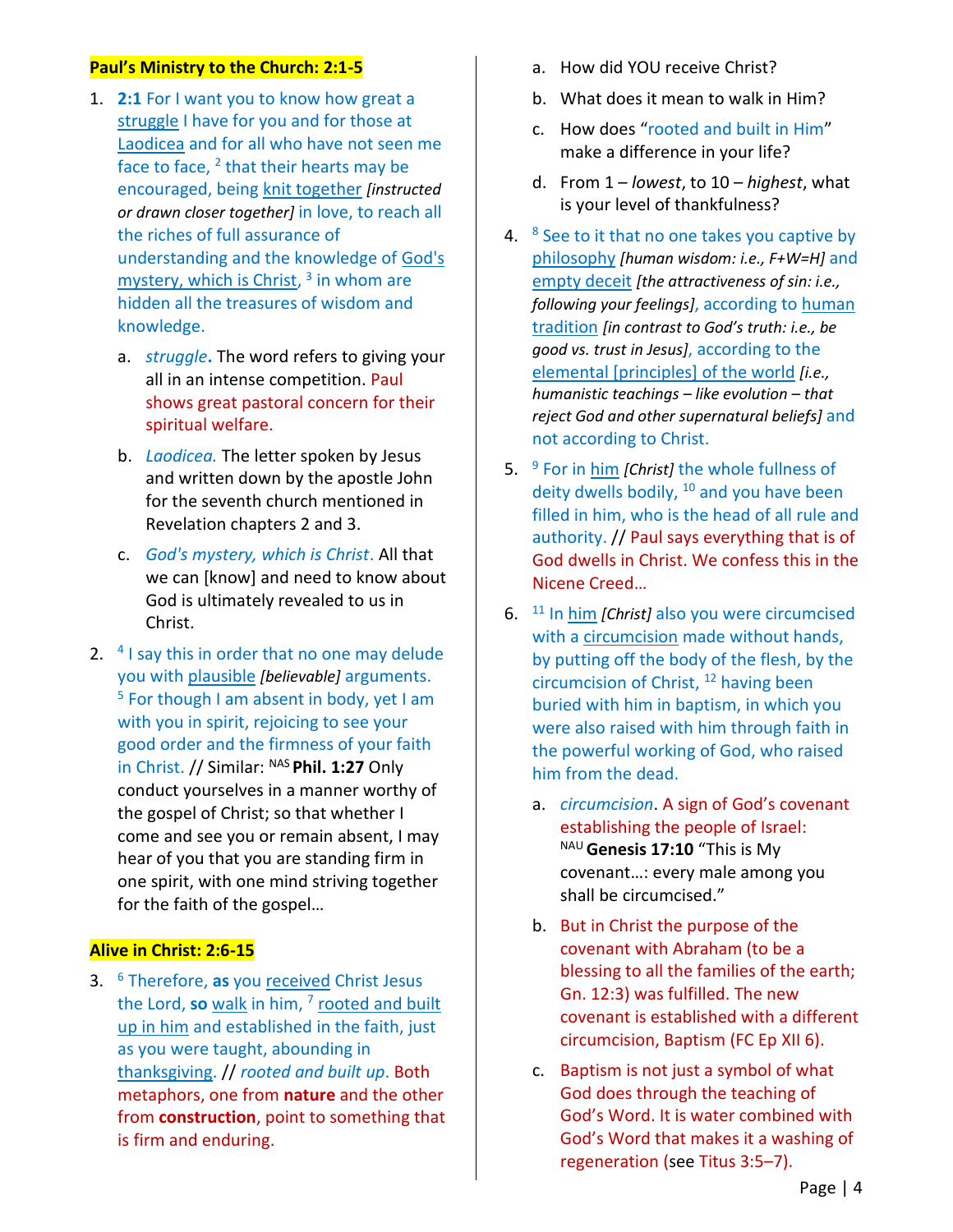# **New Testament Letter: Colossians 2:13 – 3:17**

All Scripture quotations in blue are from: The Holy Bible, English Standard Version® (ESV®), copyright © 2016 by Crossway, a publishing ministry of Good News Publishers. Used by permission. All rights reserved.

All references in red are from: Engelbrecht, E. A. (2009). *The Lutheran Study Bible*. St. Louis, MO: Concordia Publishing House.

### **Alive in Christ: 2:6-15 –** *continued*

- 7. <sup>13</sup> And **you, who were dead** in your trespasses and the uncircumcision of your flesh, **God made alive together with him** *[Christ]*, having forgiven us all our trespasses,  $^{14}$  by canceling the record of debt that stood against us with its legal demands *[remember: whenever we sin, we owe a debt that we cannot pay]*. This he set aside, nailing it to the cross. // WOW! When we were totally dead and helpless, God legally canceled our debt – *because of Jesus' full payment on our behalf!*
- 8. <sup>15</sup> [God] disarmed the rulers and authorities *[those forces of evil who were holding us captive]* and put them to open shame, by triumphing over them in him *[Christ]*. // Paul had in mind the Roman custom of stripping defeated armies of weapons and armor and parading them in a triumphal procession.

### **Let No One disqualify You: 2:16-23**

- 9.  $16$  Therefore let no one pass judgment on you in questions of food and drink, or with regard to a festival or a new moon or a Sabbath. <sup>17</sup> These are a shadow of the things to come, but the substance belongs to Christ. // Think about some of the former ceremonial laws: Avoiding certain foods and celebrating certain festivals.
	- a. Why did God require such things?
	- b. Why are such things no longer required?
- 10. <sup>18</sup> Let no one disqualify you, insisting on asceticism *[lowliness of mind, humility]* and worship of angels, going on in detail about visions, puffed up without reason by his sensuous [fleshly] mind, <sup>19</sup> and not holding fast to the Head *[Christ]*, from whom the whole body, nourished and knit together

through its joints and ligaments, grows with a growth that is from God.

- a. Paul warns believers not to be deceived by those who claim special revelation. If it is not truly centered in Christ, it is not of the Holy Spirit; rather, it comes from the sinful nature. Think about the stories of Mary appearing in various places; do such stories **draw people to** Christ or **pull them away** from Christ?
- b. As our heads feed our physical bodies, *so Christ feeds His spiritual body*, and every true believer is connected. Think about your life:
	- i. When and how are you receiving nourishment from Christ?
	- ii. When a person is alive **physically**, what two ingredients are needed to maintain good physical health?
	- iii. Where is your focus on your physical health or on your spiritual health?
	- iv. When a person is alive **spiritually**, what two ingredients are needed to maintain good spiritual health?
- 11. <sup>20</sup> If with Christ you died to the elemental spirits of the world, why, as if you were still alive in the world, do you submit to regulations-- 21 "Do not handle, Do not taste, Do not touch"<sup>22</sup> (referring to things that all perish as they are used) - according to human precepts and teachings?<sup>23</sup> These have indeed an appearance of wisdom in promoting selfmade religion and asceticism *[humility]* and severity to the body, but they are of no value in stopping the indulgence of the flesh. // *Let us avoid worthless practices*.
	- a. Man-made regulations of false religion have nothing to do with Christ and the forgiveness of sins.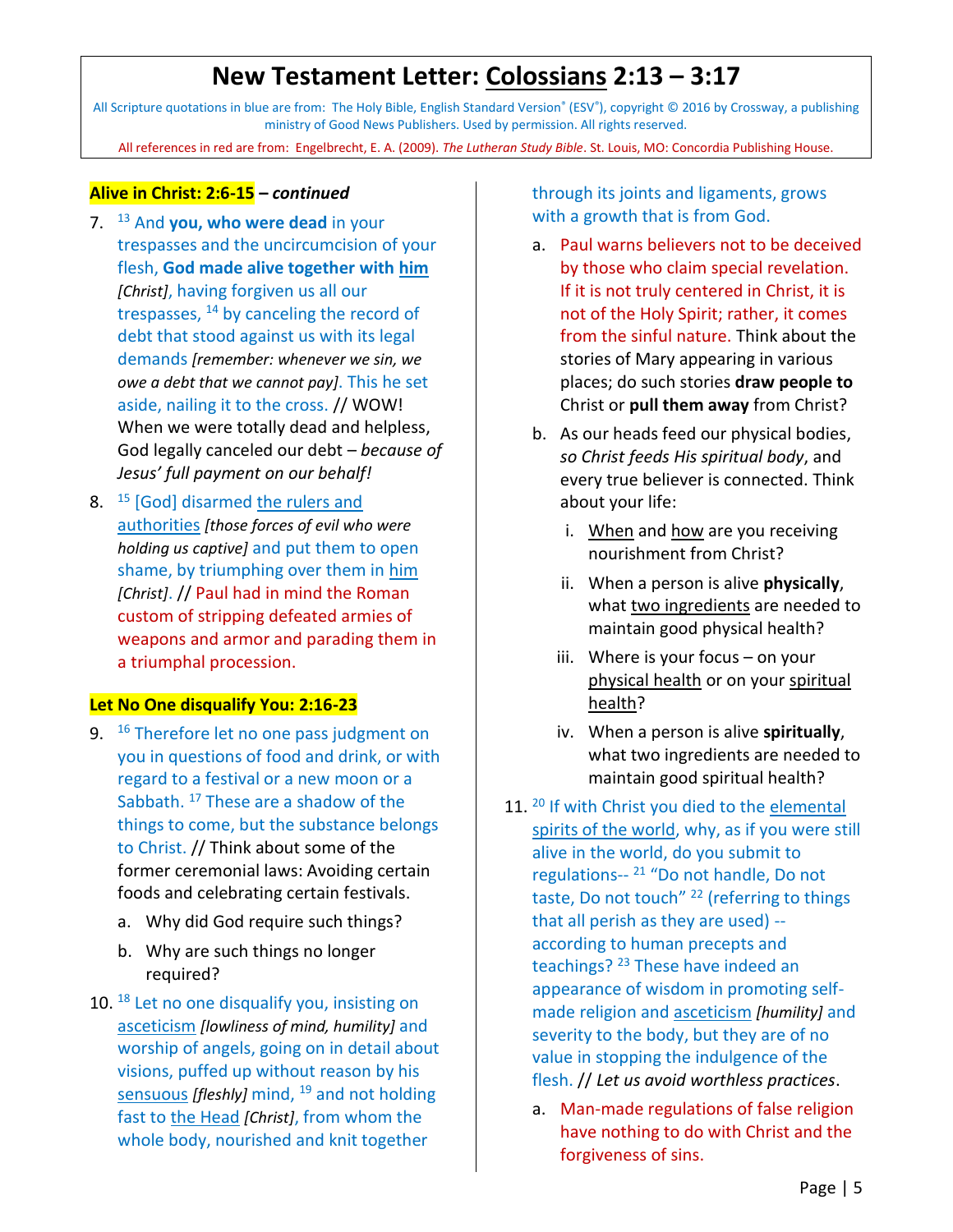b. Desires of the flesh cannot be overcome by self-denial. They can only be overcome by God's grace in Christ.

**Luther:** In chapter 3 [Paul] exhorts them to be fruitful in the pure faith, doing all sorts of good works for one another, and he describes for some various stations in life the works which are appropriate to them.

## **Put On the New Self: 3:1-17**

- 1. **3:1** If then you have been raised with Christ, seek the things that are above, where Christ is, seated at the right hand of God.
	- a. What does it mean to be *raised with Christ*?
	- b. What does it mean to *seek the things that are above*?
- 2.  $2 \cdot 2$  Set your minds on things that are above, not on things that are on earth.  $3$  For you have died [to sin], and your life is hidden with Christ in God. <sup>4</sup> When Christ who is your life appears, then you also will appear with him in glory.
	- a. Think about *who you are in Christ* dead to sin, spiritually alive, and heading for eternal glory.
	- b. Think about your next week of life, *you have 168 hours*; now, identify and add up the time you plan to spend on spiritual things; for example:
		- i. Bible time and prayer:
		- ii. Witnessing:
		- iii. Volunteering at church: \_\_\_
		- iv. Sacrificing for others:
		- v. Attending service and class:
- 3. <sup>5</sup> Put to death *[STOP DOING]* therefore what is earthly in you: sexual immorality, impurity *[unholy living]*, passion *[lustful desire]*, evil desire *[unrestrained desire for something forbidden]*, and covetousness *[a sinful desire for more]*, which is idolatry. <sup>6</sup> On account of these the wrath of God is coming. // **So**, *it's important to STOP!*
- 4. <sup>7</sup> In these you too once walked, when you were living in them *[before you were in Christ]*. <sup>8</sup> But now you must put them all away: anger, wrath, malice *[evil]*, slander *[abusive speech]*, and obscene *[filthy]* talk from your mouth. <sup>9</sup> Do not lie to one another, seeing that you have put off the old self with its practices  $10$  and have put on the new self, which is being renewed in knowledge after the image of its creator.
- 5. <sup>11</sup> Here *[in Christ]* there is not Greek and Jew, circumcised and uncircumcised, barbarian *[uncivilized person]*, Scythian *[a person from the area that is now southern Russia; such people were thought to be the most barbaric of the barbarians]*, slave, free; but Christ is all, and in all.
- 6.  $12$  Put on then, as God's chosen ones, holy and beloved, compassionate hearts *[the deep, inner seat of tender emotions]*, kindness, humility, meekness *[strength that accommodates to another's weakness]*, and patience, <sup>13</sup> bearing with one another and, if one has a complaint against another, forgiving each other; as the Lord has forgiven you, so you also must forgive. // See the Bethlehem Forgiveness brochures for some important info!
- 7. <sup>14</sup> And above all these put-on love *[see 1 Cor. 13:4-7]*, which binds everything together in perfect harmony.<sup>15</sup> And let the peace of Christ rule *[be like a baseball umpire]* in your hearts, to which indeed you were called in one body. And be thankful.
- 8.  $16$  Let the word of Christ dwell in you richly [How? By:], teaching and admonishing *[warning, instructing, as giving instructions regarding belief or behavior to]* one another in all wisdom, singing psalms and hymns and spiritual songs, with thankfulness in your hearts to God. <sup>17</sup> And whatever you do, in word or deed, do everything in the name of the Lord Jesus, giving thanks to God the Father through him. // There is NO DIVISION between **the sacred** and **the secular** concerning what a Christian says and does. Christ should accompany us in all facets of life.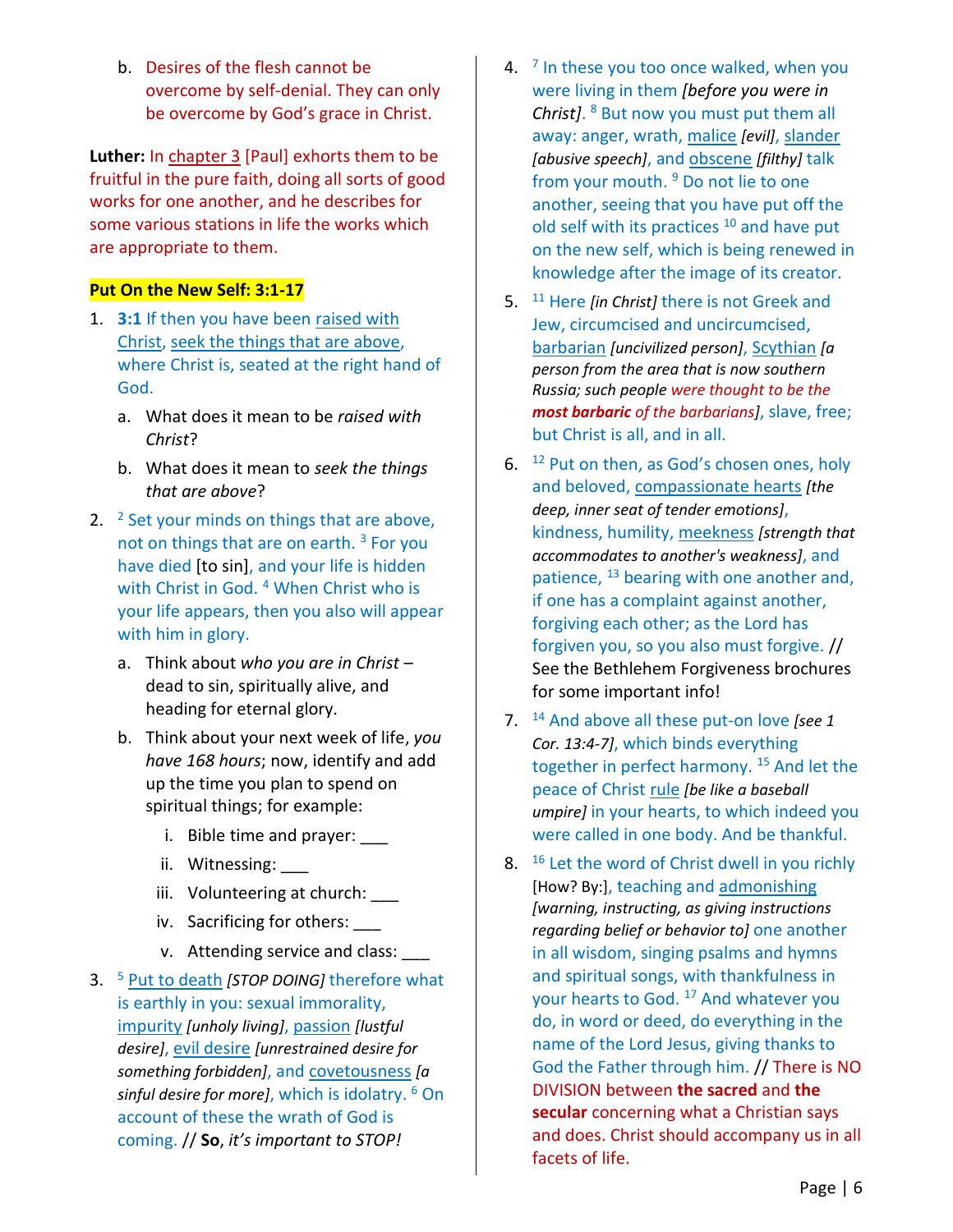# **New Testament Letter: Colossians 3:18 – 4:18**

All Scripture quotations in blue are from: The Holy Bible, English Standard Version® (ESV®), copyright © 2016 by Crossway, a publishing ministry of Good News Publishers. Used by permission. All rights reserved.

All references in red are from: Engelbrecht, E. A. (2009). *The Lutheran Study Bible*. St. Louis, MO: Concordia Publishing House.

#### **Rules for Christian Households: 3:18-25**

- 9. <sup>18</sup> Wives, submit to your husbands, as is fitting in the Lord. // *submit*. Working together in harmony necessitates that one leads and another follows, much like members of an athletic team do to achieve a united success.
- 10. <sup>19</sup> Husbands, love your wives, and do not be harsh with them. // *love*. Husbands must lead the way in love, just as Jesus leads the way in His love for us: "Husbands, love your wives, just as Christ also loved the church and gave Himself up for her…" (Eph. 5:25 NAU).
- 11. **C:** <sup>20</sup> Children, obey your parents in everything, for this pleases the Lord. // As a boy, Jesus submitted to His parents: "[Jesus] went down with them and came to Nazareth, and He continued in subjection to them…" (Lk. 2:51 NAU).
- 12. <sup>21</sup> Fathers, do not provoke *[make resentful, irritate, rouse to anger]* your children, lest they become discouraged. // In an opposite way, *let us teach them what is best and encourage them to do it!*
- 13. <sup>22</sup> Bondservants *[as one who serves in obedience to another's will]*, obey in everything those who are your earthly masters *[such as employers]*, not by way of eye-service *[only giving the impression of properly doing our work]*, as people-pleasers, but with sincerity of heart, fearing the Lord *[doing your best unto God's glory (Matt. 5:16; 1Cor. 10:31)]*. // We may **see our employer**, *but in everything we are ultimately serving the Lord!* From that reality should come forth the right attitude for doing any task.
- 14. <sup>23</sup> Whatever you do, work heartily, **as for the Lord and not for men**, <sup>24</sup> knowing that from the Lord you will receive the inheritance as your reward. You are serving the Lord Christ. // Lenski: "A good Christian

employee must never get the thought that his employer will give him no more for throwing his soul into the work than for just working along like other employees do. He has come to know that he is working for the Lord, no matter what his lowly job may be, and 'that from the Lord he will duly receive the due return gift' … in inheritance."

- 15. <sup>25</sup> For the wrongdoer *[whether the employer or the employee]* will be paid back for the wrong he has done, and there is no partiality. // Lenski: "…if either does wrong to the other, God will pay the guilty one without partiality."
- 1. **4:1** Masters, treat your bondservants justly and fairly, knowing that you also have a Master in heaven. // Paul does not condone slavery or advocate revolt.
	- a. Where the Bible speaks of slavery continuing among God's people (who were themselves slaves for nearly five centuries), slavery appears as a temporary allowance for human weakness rather than a perpetual, Godgiven right. Following the exodus, the Law of Moses permitted the holding of even Israelite slaves, but only for a period of six years (Ex 21:2) (page 101).
	- b. **Slavery in the New Testament:** In the Roman world, slaves could serve in a variety of positions (from chain gang to cook, from hairdresser to obstetrician). Roman slaves quite often held positions of great power and responsibility. Slaves were most often prisoners of war taken from foreign lands, or non-Roman individuals sold by their families to repay a debt. Fairskinned Britons and blond Germanic peoples were included in their number.